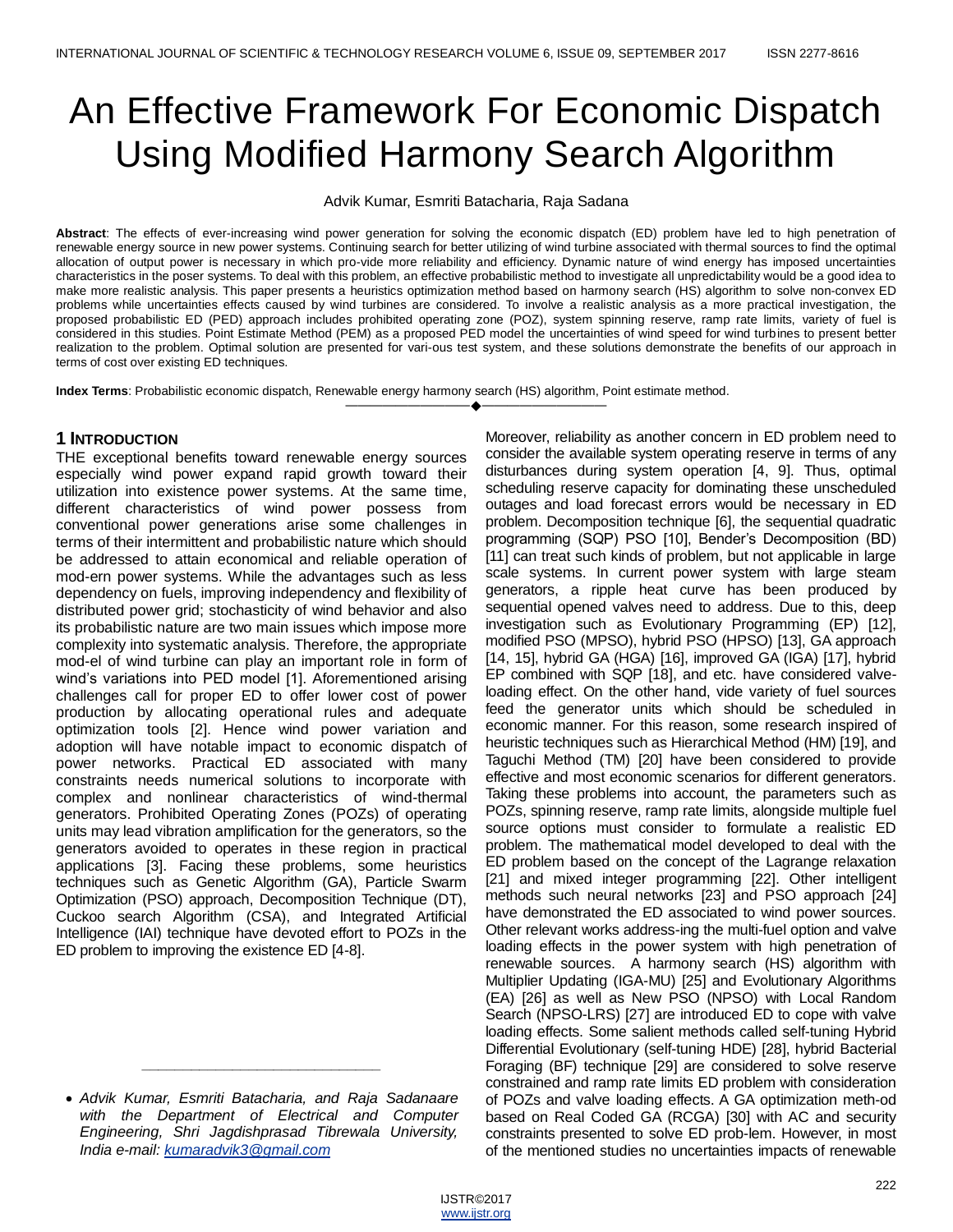energy sources is considered in the model. Due to high penetration of wind turbines in the promising power networks, pri-mary characteristic that should take into account from conventional generators in ED problem would be stochasticity. To deal with unexpected behavior of wind turbines due to the fluctuation in wind speed, the Primal-dual Interior Point Method has been re-cently reported in [31] to model the spinning reserve constraints for secure system operation. A Monte Carlo Simulation (MCS) method is utilized for generating a large number of scenarios in terms of the wind power volatility based on forecasting error [32]. Authors in [33] has proposed Unscented transform (UT) for ED problem to incorporate with drastic different change of wind power and spinning reserve parameters. This paper provides a PED to determine the optimal operation cost of test systems by incorporating windpowered generators and to investigate the problem via numerical solutions. Point Estimate Method (PEM) [34] is utilized for modeling of uncertainties rather than well-known stochastic techniques. As an advantage of PEM can points out to low computational burden and time because a smaller amount of data is required compared with MCS method. In particular, the new methodology is based on harmony search (HS) algorithm to explore the search space globally. As discussed before, the practical PED is a sophisticated nonlinear optimization problem thus a powerful tool is needed to cope with non-convex equality and inequality constraints. The proposed method will investigate a set of optimal solutions depends upon three sub-modifications according to the system operator decision. The main contributions of this paper are twofold as follows:

- 1) To introduce a PED based on uncertainties of wind generation. The stochastic method handled uncertainties through PED aim to reach less computational burden.
- 2) To propose new optimization method rely on modified harmony search (HS) algorithm. The proposed modified HS algorithm provides a more diverse search space and so most optimum solutions in less processing time compared with the former probabilistic search techniques.
- 3) To evaluate the functionality of proposed PED on different test systems in comparison with several of recent published ED techniques.

## **2 PROBLEM FORMULATION**

This Section describes the problem formulation including the objective function of ED problem incorporating wind turbines. Generation allocation is considered among thermal and wind units in order to attain minimum total production costs associated with satisfying different practical constraints and generators limits. Although the wind generation cost is not same as fossil fuel cost and effect from renew-able energy law regulate so as to simplify the optimization process it is neglected.

## **2.1 Objective Function**

The objective function of ED that is consisted introduce the total cost of generation operate into the power system during a determined time horizon. It can be formulated as an optimization problem as provide in (1).

$$
M\text{ }inim\text{ }iz\text{ }e\quad F_T = \sum_{i=1}^n F_i(P_i) \tag{1}
$$

Where FT and Pi are the total generation cost of power network and active power output of *i* th genera-tor (MW), respectively. Mathematically, the thermal generator fuel cost (*F*i (*P*<sup>i</sup> )) is expressed a polynomial function which is considered in (2) in a second order form. The cost function variations results the nonlinearity of the generator output changes take into ac-counts and is reflected into cost function by (3).

$$
F_i(P_i) = a_i + b_i P_i + c_i P_i^2
$$
 (2)

$$
F_i(P_i) = a_i + b_i P_i + c_i P_i^2 + \left| e_i \sin(f_i (P_i^{\min} - P_i)) \right|
$$
 (3)

Where  $a_i$ ,  $b_i$ ,  $c_i$ ,  $e_i$ , stand for i<sup>th</sup> generator cost coefficients. For a generators that supply power by multiple fuel, the type of fuel must be reflected in the objective function (cost). A piecewise cost function considered in [35], is a good model for the operation-al characteristics of thermal units based on their different fuel feeds which is formulate in (4).

$$
F_i(P_i) = \begin{cases} a_{i1} + b_{i1}P_i + c_{i1}P_i^2 & \text{full } P_i^{\text{min}} \le P_i \le P_{i1}^{\text{max}} \\ a_{i2} + b_{i2}P_i + c_{i2}P_i^2 & \text{full } 2, P_{i2}^{\text{min}} \le P_i \le P_{i2}^{\text{max}} \\ & \vdots \\ a_{ij} + b_{ij}P_i + c_{ij}P_i^2 & \text{full } P_i^{\text{min}} \le P_i \le P_i^{\text{max}} \end{cases} (4)
$$

Where  $P_i^{min}/P_i^{max}$  express the minimum/ maximum active power output of i<sup>th</sup> generator. It is worth noting that  $P_{ij\text{-}1}$ <sup>max</sup>=P<sub>ij</sub><sup>min</sup> equality - *Pij max*/*Pij min* defined as maximum/ minimum power output of unit *i* with fuel option *j*- considered in the above formulation. Besides inserting all fuel types (*Nfuel*) of thermal units into cost function aims to minimize the ED problem, valve loading effects also must be took into account as summarized as follows:

$$
F_i(P_i) = a_{ij} + b_{ij}P_i + c_{ij}P_i^2 + \left| e_{ij}\sin(f_{ij}(P_{ij}^{\min} - P_i)) \right| \quad \text{if} \quad \text{fuelj, } P_{ij}^{\min} \le P_{ij} \le P_{ij}^{\max}
$$
\n
$$
\forall_{i}, i = 1, \dots, n \quad \text{and} \quad \forall_{j}, j = 1, \dots, N_{\text{fuel}}
$$
\n(5)

### **2.2 Constraints**

In contrast to classical ED model which is depends upon the generators and power balance limits without active loss of the power system, in practice the ED problem [27-29] deal with non-convex and complex characteristics associated with verity of equality and inequality constraints which impact the real power system scheduling. So the following constraints can considered:

(1) Power balance constraints:

$$
\sum_{i=1}^{n} P_{i} = P_{D} + P_{Loss}
$$
 (6)

As stated previously, *PLoss* (total active loss of network (MW)) in ED problem is ignored or approximated *B* matrix loss formula in  $(7)$ . Also,  $P<sub>D</sub>$  is the total active power demand of the network.

$$
P_{Loss} = \sum_{i=1}^{n} \sum_{j=1}^{n} P_i B_{ij} P_j + \sum_{i=1}^{n} B_{0i} P_i + B_{00}
$$
 (7)

Where *B* stand for transmission loss coefficients matrix.

(2) Ramp rate limits: these limits are considered depends upon the power unit outputs (MW/h) in the previous hour  $P_{0i}$  when must be in the range of ramp-up/ramp-down rate limit of unit *i* (*RUP<sup>i</sup>* / *RDN<sup>i</sup>* ).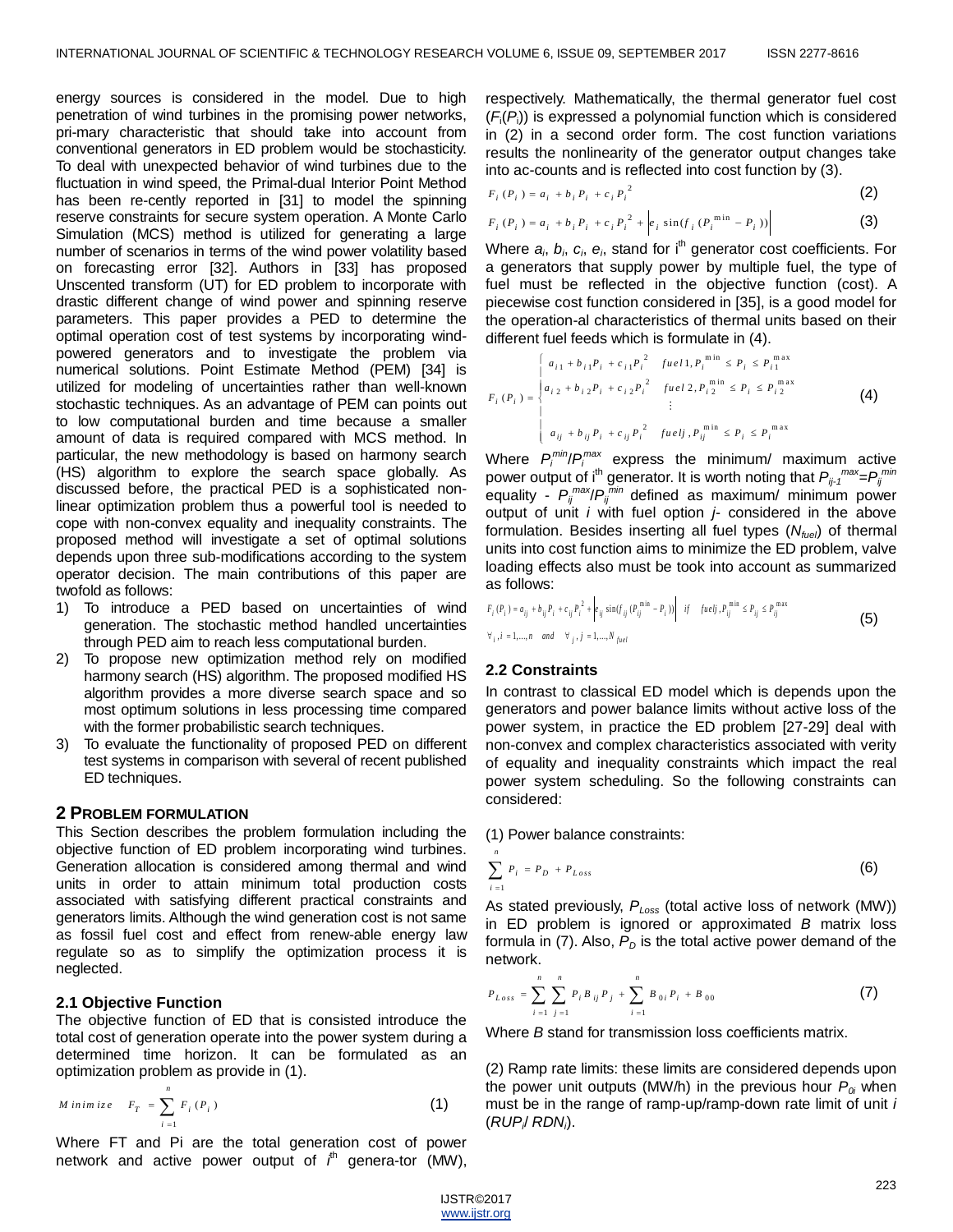$$
\begin{cases}\nP_i - P_{0i} \le R \, UP_i & \text{if} \quad generation \quad increases \\
P_{0i} - P_i \le R \, DN_i & \text{if} \quad generation \quad decreases\n\end{cases}
$$
\n(8)

(3) Generating capacity constraints: The generating capacity unit's upper and lower limits can be adjusted by using the defined ramp rates as expressed in (9).

$$
\max(P_i^{\min}, P_{0i} - RDN_i) \le P_i \le \min(P_i^{\max}, P_{0i} + RUP_i)
$$
 (9)

(4) Prohibited Operating Zones (POZ): The operating zones of the *i*th generator can be considered in (10). In addition, for multiple prohibited zones generators (*NP<sup>i</sup>* ), a convex set associated with their *NPi*+1 disjoint operating regions is presented [3].

$$
\begin{cases}\nP_i^{\min} \le P_i \le P_{i,j}^{LB} & j = 1 \\
P_{i,j-1}^{LB} \le P_i \le P_{i,j}^{LB} & j = 2,3,...,NP_i \\
P_{i,j}^{UB} \le P_i \le P_i^{\max} & j = NP_i \\
i = 1,...,N_{GP}\n\end{cases} (10)
$$

Where  $P_{i,j}^{\perp B}$ / $P_{i,j}^{\perp B}$  denote the lower/upper boundary of POZ *j* of generator *i*; and *NGP* denoted the number of generators with POZ.

(5) System spinning reserves capacity: The power units with POZs can be considered as units which not contribute in the system spinning reserve as are stated in detail in (11) [36].

$$
SR_{i} = \begin{cases} \min(P_{i}^{max} - P_{i}, SR_{i}^{max}) & \forall i \in (\Omega - \Theta) \\ 0 & \forall i \in \Theta \end{cases}
$$
  

$$
SR_{r} = \sum_{i=1}^{n} SR_{i}
$$
  

$$
SR_{r} \geq SR_{R}
$$
  

$$
(11)
$$

In which spinning reserve contribution of generator *i* (*SR<sup>i</sup>* ) is in range of difference between set of all online generators (*Ω*) and online generators which have POZs (*Θ*). Of course the system required sipping reserve (*SRR*) must be grater or equal than the total sipping reserve contribution of all generators (*SR<sup>r</sup>* ).

#### **2.3 2m point estimate method**

Forecasting of renewable energy sources such as wind turbine is a challenging task and its randomness needs to analyze in a stochastic environment. There are three different categorizes to solve optimization problem involving uncertainties such as analytical methods, MCS method, and approximate methods. Although MCS offers more accuracy with cost of much more runs to converge to the optimal point, analytical methods produce reasonable precision with less computational burden [6]. Point estimation methods as one of well-known approximation methods can be useful in which wide variety of classes arise based on the number of input uncertain variables for ED problem. Among these different classes, 2m point estimate method (2*m* PEM) evaluate uncertainty in which are treated randomly at the specific points in search spaces. For the sake of simplest algorithm, the original PEM [7] determine the statistical moment of random variables. For multivariate problems involving *m* number of uncorrelated random variables with known mean value and standard deviation of  $\mu$ <sup>*y*</sup> and *σ<sup>Y</sup>* , *Y=*{*y1, …,y<sup>k</sup> , … ym*} state as a random vector. The random output variable (*Z)* is related to random input variable

of PEM (*Y* ) by the known function *h*, i.e. *Z*=*h*(*Y*). Each individuals of the variables  $y_k$  as location of estimating points of PEM can be expressed as a pair consisted of location and a weight. By evaluating *h* function *s* times for each random input variable  $y_k$  and the mean of the remaining input variables, the total number of evaluation would be 2*m* which reflected in the name of the method. The location  $y_{ks}$  is formulated depends upon mean value of random variable  $Y(\mu_Y)$  in (12).

$$
y_{k,s} = \mu_{k,s} + \zeta_{k,s} \sigma_{k,s}
$$
\n
$$
(12)
$$

where *ζk,s* stand for *y<sup>k</sup>* standard location. Then all standard locations and weights (ѡ) associated with random variable of *yk* for number of estimating points in PEM (*m*) are calculated by (13), and (14).

$$
\zeta_{k,1} = \frac{\lambda_{k,3}}{2} + \sqrt{m + \left(\frac{\lambda_{k,3}}{2}\right)^2}, \quad \zeta_{k,2} = \frac{\lambda_{k,3}}{2} - \sqrt{m + \left(\frac{\lambda_{k,3}}{2}\right)^2}
$$
(13)

$$
w_{k,1} = \frac{-\zeta_{k,2}}{m(\zeta_{k,1} - \zeta_{k,2})} , w_{k,2} = \frac{\zeta_{k,1}}{m(\zeta_{k,1} - \zeta_{k,2})}
$$
(14)

Where *ζk,s* stands for standard location of the random variables in PEM, and  $\lambda_{k,3}$  denotes the skewness of the random variable *y*<sup>*k*</sup> based on standard deviation of random variable ( $σ<sub>γ</sub>$ ) as follow:

$$
\lambda_{k,3} = \frac{E[(y_k - \mu_{y_k})^3]}{\sigma_{y_k}^3}
$$
 (15)

A deterministic ED must be run for each individual and the results is:

$$
Z_{k,s} = h(y_{k,1},...,y_{k,s},...,y_{k,m})
$$
\n(16)

where  $Z_{ks}$  denoted the vector of random output variables associated with the s<sup>th</sup> individuals of random input variable. The origin moment of the output random variables can be obtained from (17).

$$
E(Z) \cong E(Z) + \sum_{s} w_{k,s} Z_{k,s} \tag{17}
$$

#### **3 SOLUTION PROCEDURE**

#### **3.1 Modified Harmony search (HS) Algorithm**

The HS algorithm was inspired by musical search process for an ideal state of harmony. HS algorithm was first introduced in 2001 by Xiang et al. [17] to mimic the harmony among the musicians for producing a powerful optimization algorithm. In the original HS algorithm, each candidate solution named a ―harmony‖ which expressed by an n-dimensional vector. It is a population based optimization algorithm which is consisted of a set of harmony which generated and stored in a harmony memory (HM). Each note in HM is played by a musician to get to the highest harmony based on three subsets [38]:

- 1) Memory consideration
- 2) Pitch adjustment
- 3) Random search

Based on above definition, HM is n-dimensional solution vectors which a store new candidate harmony (solution) by using memory consideration, pitch adjustment, and random search rules. The HM is updated by comparing harmony candidates and the worst harmony vector through HM. The process repeated to stopping criterion met. Musician choose a notes depends upon their memories (HM) in form of random search through memories to improve their proper harmony. Thus, HM constant variable considering this rate is defined.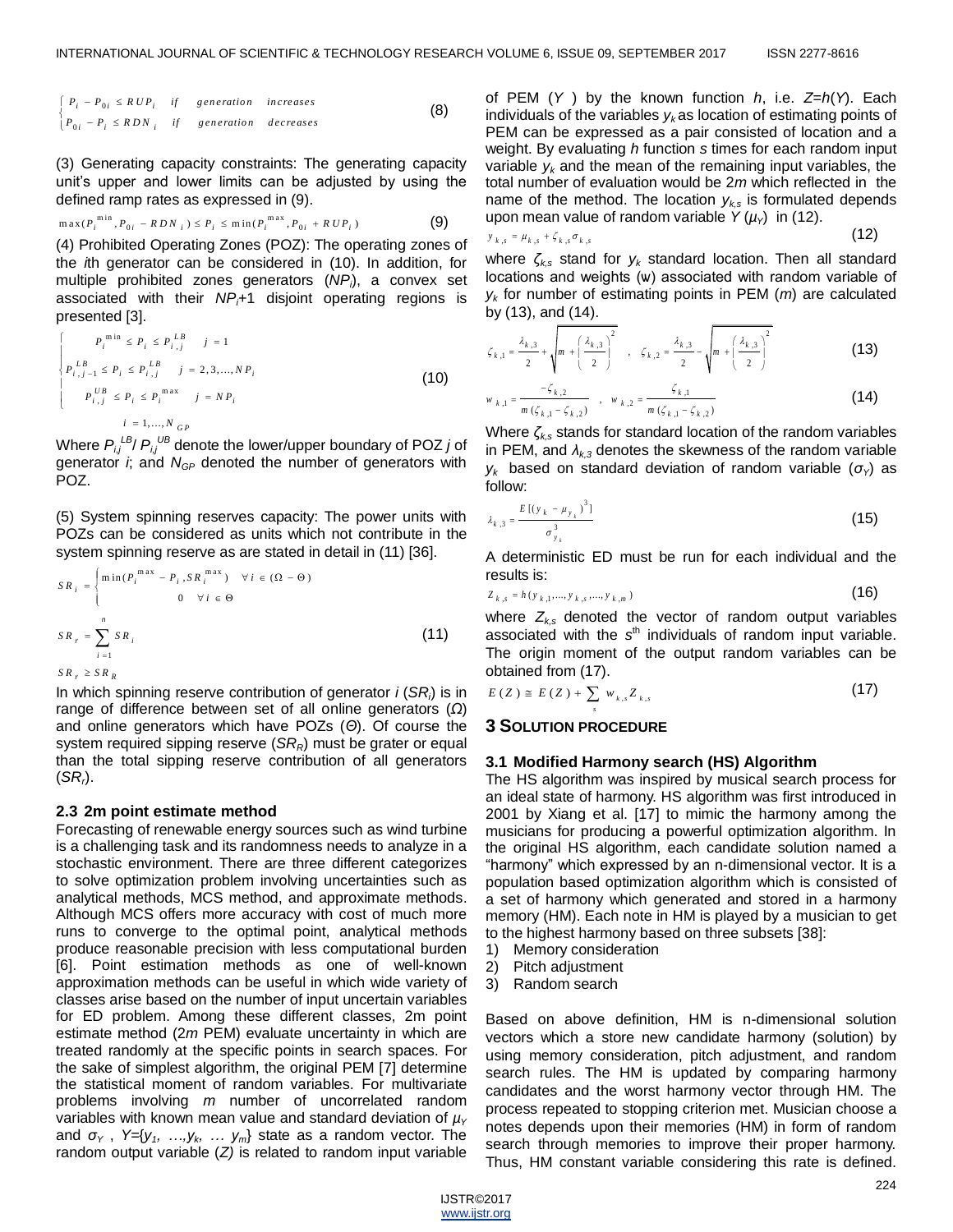For the sake of first step note improvement, HM constant parameter construct for memory consideration through (18).

$$
x_{\lambda h}^{new} = \begin{cases} x_{\lambda h}^{HM} & \text{rand} \leq HMCR \\ x_{\lambda h}^{rand} & \text{otherwise.} \end{cases}
$$
 (18)

Where *x* and rand stand as input sample point and a uniform random number through [0, 1] rang. Hm considering rate in HS algorithm express with HMCR. New harmony vector generated by (18) will be updated and store in memory by competition between the new value and the worst harmony in the HM.

$$
x_{kh}^{new} = \begin{cases} x_{kh}^{HM} \pm rand \times BW & ; \quad rand < PAR \\ x_{kh}^{rand} & ; \quad Otherwise \end{cases} \tag{19}
$$

Wherein the *BW* parameter as the bandwidth is updated in each iteration (*g*) as follows:

$$
BW\ (g) = BW_{\max} \times e^{\rho g} \tag{20}
$$

$$
\rho = Ln(\frac{BW_{\min}}{BW_{\max}}) \times NI^{-1}
$$
\n(21)

Initially, all algorithms parameters such as HM, BW and PAR were defined. However, by adopting varying PAR, search capability of the algorithm can be improved for total number of improvisation (*NI*). Dynamic updates value of PAR is compute in (22).

$$
PAR(g) = PAR_{\min} + \frac{g}{NI} \times (PAR_{\max} - PAR_{\min})
$$
 (22)

Where *PAR(g)* is the pitch adjustment rate in generation *g* at population. *PAR* max and *PAR* min stand for maximum and minimum tolerance of adjustment rate. While HS algorithm take advantages of the best candidate harmony vector to update and generate a new vector, the pitch tuning rule may cannot adjust the harmony note structure good enough for being the best among the population. As a results, modification stages are needed to modify the search ability of proposed algorithm for optimizing the nonlinear constrained problem. In this paper a novel modification method is proposed to enhance the total search ability of the HS as well to avoid the premature convergence. The proposed modification method is folded in two sub-modification techniques as follow:

**First modification stage**: In this step, the diversity of population increases by benefiting the Lévy flight method. A Lévy flight defines a random walk which model various distance steps. The step-lengths are distributed depends upon to a heavy-tailed probability distribution [39] which is modeled by Lévy flight as bellow:

$$
Le^{i'}vy(\omega) \sim \tau = t^{-\omega} \quad ; \quad (1 < \omega \le 3)
$$
 (23)

$$
X_n^{new} = X_n^{old} + \varphi_1 \oplus Le'vy(\omega)
$$
 (24)

Where *Le'vy(.)* is Levy flight function which equal to approximation of the levy flight (*τ*).  $X_{w}^{new}$  as new position of the notes is updated by old position of note  $(X_w^{\text{old}})$  and random variable in the range of [0, 1] multiple by Levy function. If the new solution is better than the last one then replace it.

**Second modification step:** This modification method utilizes the crossover and mutation operators from genetic algorithm for the diversity increment of the notes' population. In this way, for each new produced note  $X_n$ , three notes  $X_{n1}$ ,  $X_{n2}$ , and  $X_{n3}$  are selected from population in random such that *n*1≠*n*2≠*n*3. Then, by using the mutation operator, two new test notes are created by (25).

$$
X_{Mut,1} = X_{n1} + \mathfrak{I}_1 \times (X_{n2} - X_{n3})
$$
\n(25)

### **4 SIMULATION RESULT**

The proposed approach is evaluated for solving realistic ED and PED by applying the method on three different case studies. To show effectiveness of the proposed algorithm, test systems with 10, 15, and 40 units are tested with different dispatching and undisptaching units. The first tests system with 10 generators [40] considers valve-point effects and multifuel options simultaneously. The proposed ED problem are comprised for 15 dispatching units with 2630MW load demand addressing POZs. The detail characteristics of thermal units in this case can be found in [41]. Moreover, power loss analysis of the system is considered in the second case study. In order to demonstrate the feasibility and performance assessment of the proposed framework for large power plant third test system is studied ED problem with valve-point effects for 40 units [42]. As stated previously, the wind turbines generation output can be model by utilizing the wind turbine power curve. However, wind power generation volatility is taken into account based on predefined power curve and model. This model characteristics are denoted in Table 1.

*TABLE1 THE WIND TURBINE MODEL CHARACTERISTICS* 

| Parameter           | Value  | Parameter           | Value |
|---------------------|--------|---------------------|-------|
| $s_{1,w,f}$ (MWs/m) | 0.0667 | $V_{co, w, f}(m/s)$ | 25    |
| $S_{2,w,f}$ (MWs/m) | 0.1520 | $V_{1,w,f}$ (m/s)   |       |
| $S_{3,w,f}$ (MWs/m) | 0.02   | $V_{2,w,f}$ (m/s)   | 12    |
| $V_{ci,w,f}(m/s)$   |        | $V_{r,w,f}(m/s)$    | 14    |

The results of the proposed MHS are shown in Tables 2-4 for aforementioned test systems, respectively. For the purpose of comparison the attained results, several applied well-known ED solution methods are also summarized in these tables to show functionality effectiveness of the proposed method.

*TABLE2 COMPARED RESULT OF BEST, AVERAGE, AND WORST COSTS FOR ED OF FIRST TEST SYSTEM* 

| Method                                      | Cost of generation (\$/h) |          |          | CPU (min) |
|---------------------------------------------|---------------------------|----------|----------|-----------|
|                                             | <b>Best</b>               | Average  | Worst    |           |
| <b>DE [40]</b>                              | 624.5146                  | 624.5246 | 624.5458 | 0.04706   |
| <b>RGA [40]</b>                             | 624.5081                  | 624.5079 | 624.5088 | 0.0689    |
| <b>PSO [40]</b>                             | 624.5074                  | 624.5074 | 624.5074 | 0.05642   |
| <b>PSO-LRS [20]</b>                         | 624.2297                  | 624.7887 | 628.3214 | 0.01467   |
| NPSO[20]                                    | 624.1624                  | 625.218  | 627.4237 | 0.00583   |
| NPSO-LRS<br>[20]                            | 624.1273                  | 625.9985 | 626.9981 | 0.00867   |
| <b>RCGA [43]</b>                            | 623.8281                  | 623.8495 | 623.8814 | NA        |
| <b>MHS</b>                                  | 623.82231                 | 623.8553 | 623.8255 | 0.09266   |
| * Not Available in the respective reference |                           |          |          |           |

*\* Not Available in the respective reference*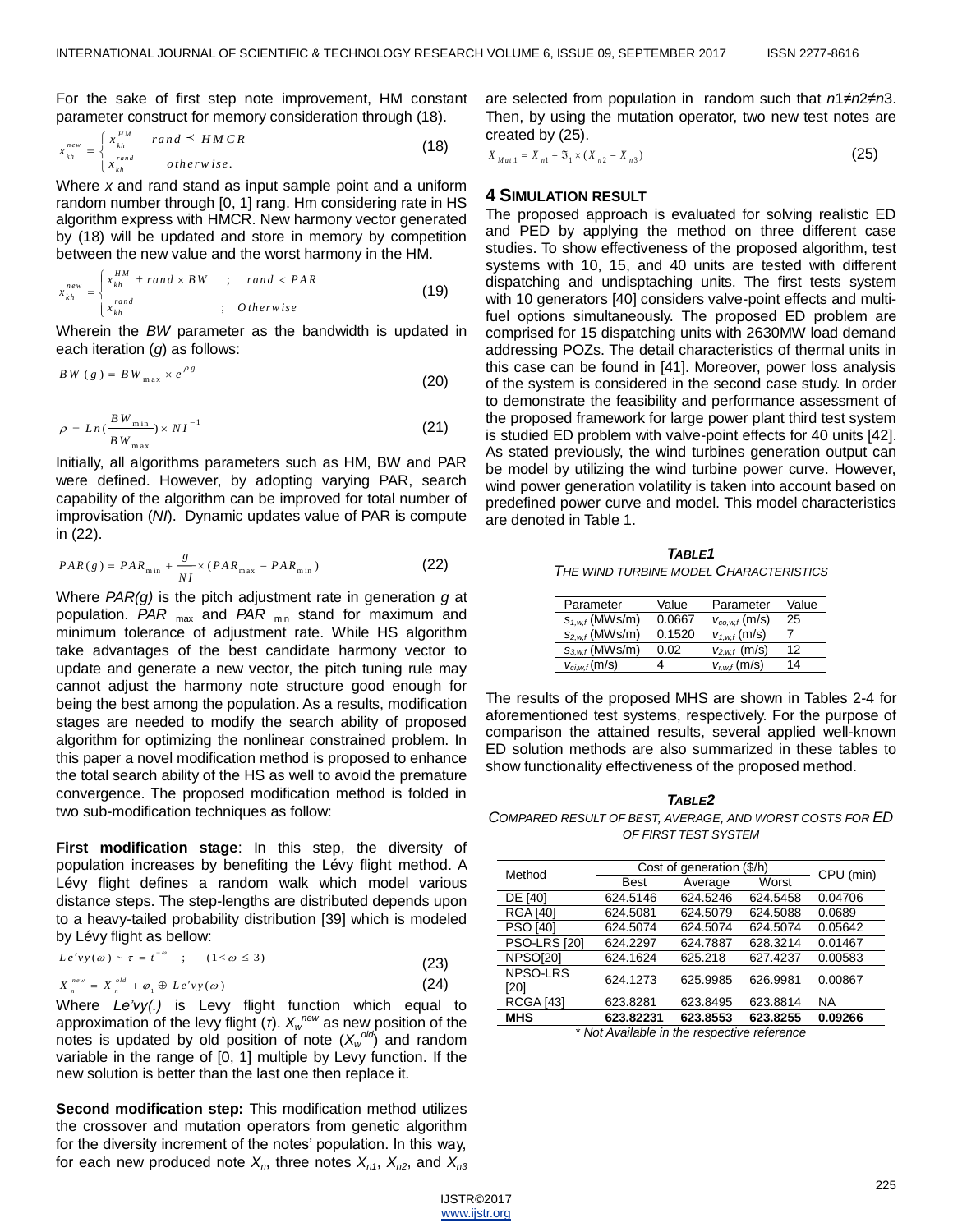

| Method         |             |            |            |
|----------------|-------------|------------|------------|
|                | <b>Best</b> | Average    | Worst      |
| GA[41]         | 33113.0     | 33228.0    | 33337.0    |
| <b>PSO[41]</b> | 32858.0     | 33039.0    | 33331.0    |
| <b>MHS</b>     | 32680.5956  | 32687.3305 | 32693.2641 |

*TABLE 4 COMPARED RESULT OF BEST, AVERAGE, AND WORST COSTS FOR ED OF THIRD TEST SYSTEM*

|                         | Cost of generation (\$/h) | CPU         |             |               |
|-------------------------|---------------------------|-------------|-------------|---------------|
| Method                  | <b>Best</b>               | Average     | Worst       | time<br>(min) |
| IFEP[42]                | 122624.3500               | 123382.0000 | 125740.6300 | 19.45         |
| MPSO <sub>[44]</sub>    | 122252.2650               | ΝA          | NA          | NA            |
| <b>ESO[45]</b>          | 122122.1600               | 122558.4565 | 123143.0700 | 0.000435      |
| PSO-LRS[27]             | 122035.7946               | 122558.4565 | 123461.794  | 0.2625        |
| Improved<br>GA[17]      | 121915.9300               | 122811.4100 | 123334.0000 | NA            |
| HPSOWM[13]              | 121915.3000               | 122844.4    | NA.         | 0.42317       |
| IGAMU[15]               | 121819.2521               | NA          | NA          | 0.4505        |
| NPSO <sub>[27]</sub>    | 121704.7391               | 122221.3697 | 122995.0976 | 0.05867       |
| HDE <sub>[28]</sub>     | 121698.5100               | 122304.3000 | NA          | 0.101167      |
| NPSO-<br><b>LRS[27]</b> | 121664.4308               | 122209.3185 | 122981.5913 | 0.0655        |
| <b>BF[29]</b>           | 121423.6379               | 121814.9465 | NA.         | NA            |
| RCGA[36]                | 121418.5425               | 121814.9465 | 121628.5987 | NA.           |
| MHS                     | 121412.5355               | 121412.9482 | 121412.7863 | 0.12274       |

Simulation are carried out for 200 iterations foe three case studies. The best, average, worst solutions of the proposed method among the results are less than the other approaches which shows the proposed MHS is pioneer to find optimum solution. It is noteworthy to mention that the worst solution of MHS method is far-off better than the others methods best solution. Moreover, the CPU time taken by the processor to attain to optimum point is 22% less than the other methods computational time. To determine the impacts of proposed method in solving PED, the uncertainty associated with wind generation is involved to the problem for case studies. To show the uncertainty effects compare deterministic analysis, three different scenarios include without wind generation, with deterministic wind generation consideration, and stochasticity of wind generation are considered, respectively. In first scenario, no wind generation considered in PED model. In the second scenario, wind turbine output power supposed to be deterministic. Finally, in third scenario, a stochastic analysis of wind generation is considered to optimize ED problem by using proposed MHS to minimized operational cost of generators by dedicating their output economically. For the first and second case studies, the generation cost for three scenarios are depicted in Fig. 1 and 2. Fig. 3, and 4 give more details about power generation units output for both first and second case studies.



*Fig. 1. Compared result of best, average, and worst costs for PED of first test system.*



*Fig. 2. Compared result of best, average, and worst costs for PED of second test system.*



*Fig. 3. PED results of the proposed MHS for first case study.*

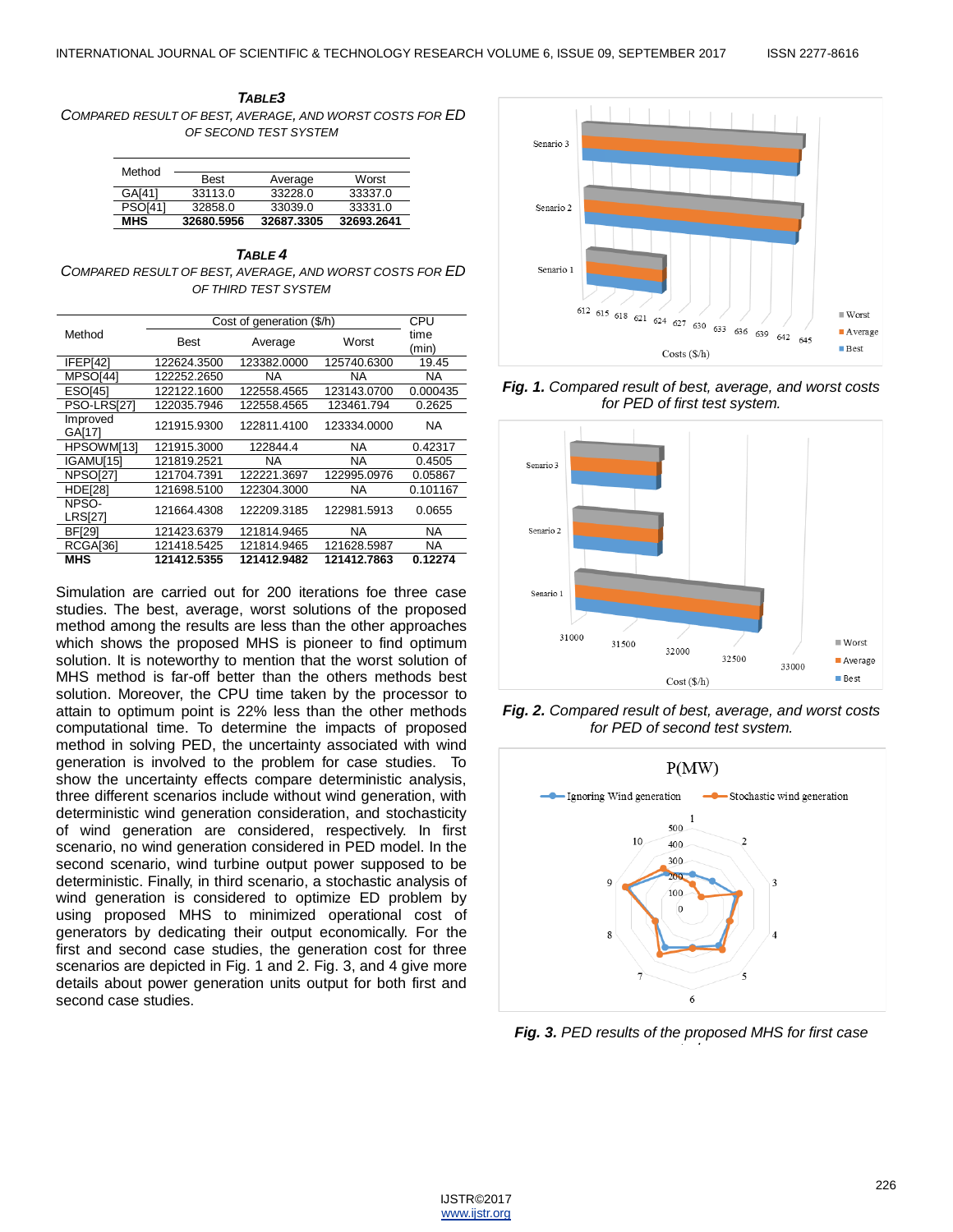

*Fig. 4. PED results of the proposed MHS for second case study.*

It can be observed from results that the 10-units generation costs in third scenario is higher than first scenario. The attained results from Fig. 3 and 4 reveal the reason of increase on cost based on the power generation of units in both first and second case studies. In first case study (10-units) two units (1 and 2) were considered as wind turbines which tend to supply less power in the third scenario (stochastic wind generation). As result of this reduction in these wind turbines, the rest of units should generate higher level of power to meet the power balance requirement between demand and supply. Similarly, for the second case study (15-units) three units were assumed to be wind turbines (unit 13, 14, and 15) which decrease the total network costs. Results demonstrate that the robustness of the proposed algorithm (MHS) through different PED characteristics for variety of power networks which in none of former studied investigated. A main factor of the optimization tools can be capability of them in solving PED problem when the intermittency and randomness of the concerned variables take into account. Numerical results of third case study associated with stochasticity of wind generation in large-scale are summarized in Fig. 5 and Table 5.



*Fig. 5. PED results of the proposed MHS for third case study.*

*TABLE 5 PED RESULTS OF THE PROPOSED MHS FOR THIRD CASE STUDY.*

|                | P(MW)            |                    |      | P(MW)            |                    |
|----------------|------------------|--------------------|------|------------------|--------------------|
| Unit           | Ignoring<br>wind | Stochastic<br>wind | Unit | Ignoring<br>wind | Stochastic<br>wind |
|                | generation       | generation         |      | generation       | generation         |
| 1              | 112.2460         | 113.9744           | 21   | 523.2798         | 523.6334           |
| $\overline{2}$ | 112.3141         | 113.9922           | 22   | 523.2793         | 523.7420           |
| 3              | 97.8202          | 119.9975           | 23   | 523.2804         | 523.2932           |
| 4              | 179.7331         | 179.7510           | 24   | 523.2796         | 523.3504           |
| 5              | 91.7458          | 97.0000            | 25   | 523.2796         | 523.2888           |
| 6              | 140.0000         | 140.0000           | 26   | 523.2798         | 523.2819           |
| 7              | 259.6055         | 263.5208           | 27   | 10.0000          | 48.0257            |
| 8              | 284.6495         | 291.4401           | 28   | 10.0001          | 70.1485            |
| 9              | 284.6061         | 288.7307           | 29   | 10.0002          | 91.9978            |
| 10             | 130.0000         | 204.8045           | 30   | 92.3796          | 96.9979            |
| 11             | 243.5996         | 94.0000            | 31   | 190.0000         | 190.0000           |
| 12             | 168.7997         | 94.0147            | 32   | 190.0000         | 190.0000           |
| 13             | 125.0000         | 125.0000           | 33   | 190.0000         | 190.0000           |
| 14             | 304.5195         | 304.5176           | 34   | 200.0000         | 199.9997           |
| 15             | 394.2796         | 304.5213           | 35   | 192.1066         | 200.0000           |
| 16             | 304.5196         | 304.5267           | 36   | 200.0000         | 200.0000           |
| 17             | 489.2798         | 489.2996           | 37   | 109.9999         | 110.0000           |
| 18             | 489.2794         | 489.2891           | 38   | 109.9996         | 110.0000           |
| 19             | 511.2794         | 511.2899           | 39   | 109.9999         | 110.0000           |
| 20             | 511.2792         | 511.2831           | 40   | 511.2794         | 511.2877           |

In the third tested system, three wind turbines placed as 27-  $29<sup>th</sup>$  units into the power plant which integrated with the rest of thermal units. The total cost of third test system is decreased as it can be seen from Fig. 5. As the size of tested system increase, the PED problem complexity increase as well as computational time regard probabilistic analysis. In this case, wind turbines generation level increase and also so the rest of units force to decrease their level of generation to satisfy the network balance requirements. This justify the total costs decrement of the tested system in third case. In other words, the most important effects of wind turbines integration to the power network would be thermal unit's output power decrease that it would be helpful from environmental points of view.

#### **5 CONCLUSION**

This paper presented a self-adaptive modified harmony search (MHS) algorithm in application ED and realistic PED model involving several characteristics such as ramp rate limits, POZs, valve loading effects, spinning reserve, and multiple fuel options under wind turbine generation stochasticity. The proposed MHS method applied a different designed scenarios to demonstrate its effectiveness so as to benefit from inherent characteristics of evolutionary techniques for practical PED. Simulations are carried out to three tested systems, comprising 10, 15, and 40 units, and correspondence results compared to other methods such as PSO, GA, RCGA, and etc. show better optimum solutions, low computational burden, and easier implementation code. PEM is also considered to address the uncertainty effects imposed by wind turbines integration to power networks which offer more accurate and realistic results.

#### **REFERENCES**

- [1] B. Papari, C. S. Edrington, T. Vu, "Stochastic Operation of Interconnected Microgrids", IEEE Power and Energy Society (PES), 2017, Chicago, USA.
- [2] Lorca, Alvaro, and Xu Andy Sun. "Adaptive robust opti-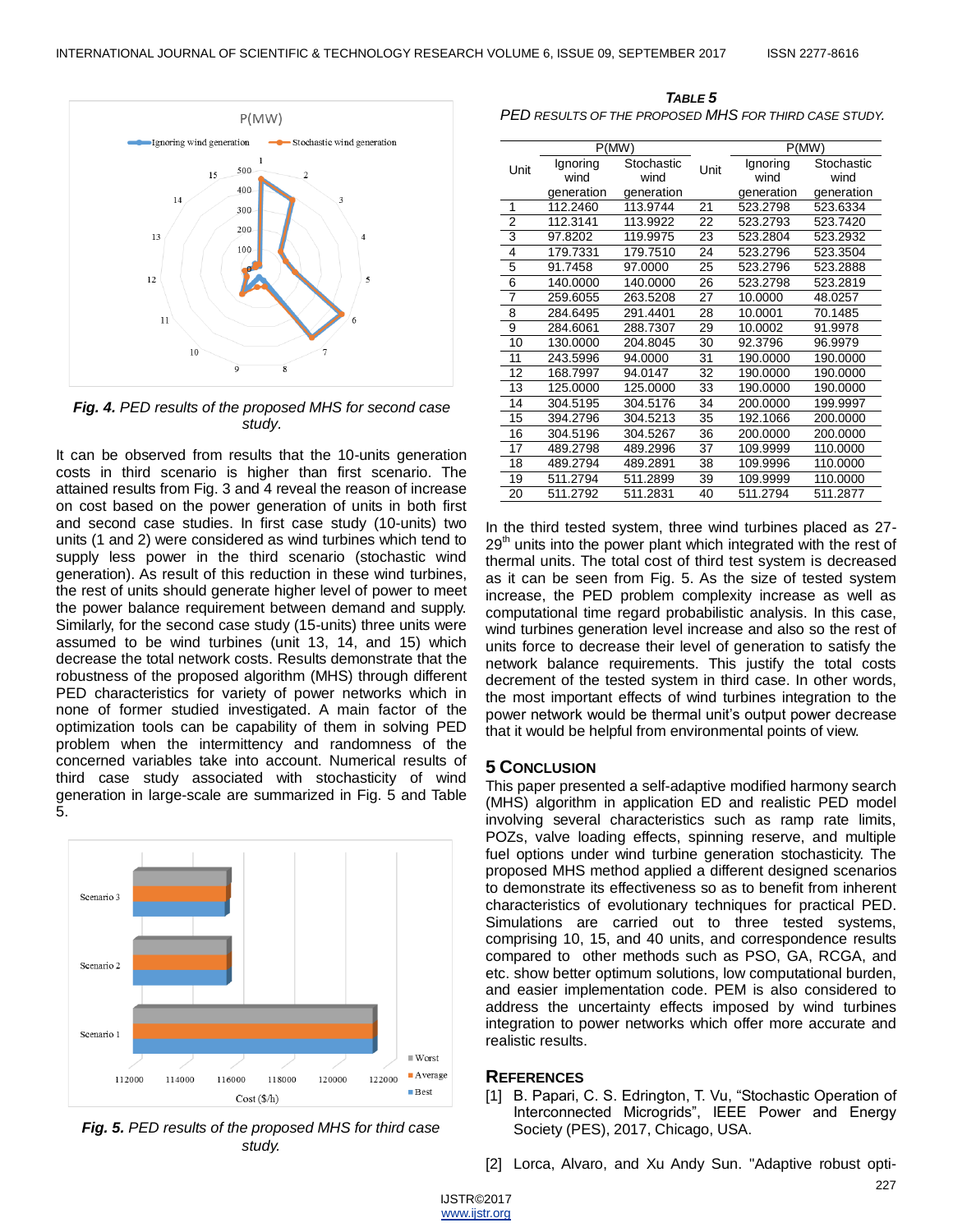mization with dynamic uncertainty sets for multi-period eco-nomic dispatch under significant wind." IEEE Transactions on Power Systems 30.4 (2015): 1702-1713.

- [3] T. Niknam, R. Azizipanah-Abarghooee, R. Sedaghati, A. Kavousi-Fard, An Enhanced hybrid particle swarm optimiza-tion and simulated annealing for practical economic dispatch, Energy Education Science and Technology Part A: Energy Science and Research 2012; 30(1): 397-408
- [4] Chen, Po-Hung, and Hong-Chan Chang. "Large-scale economic dispatch by genetic algorithm." IEEE transactions on power systems 10.4 (1995): 1919-1926.
- [5] Park, Jong-Bae, et al. "An improved particle swarm optimization for nonconvex economic dispatch problems." IEEE Transactions on Power Systems 25.1 (2010): 156-166.
- [6] Khakpour, A., D. Asemani, and B. Papari. "Adaptive Noise Cancellation based Architecture for Correction of Gain and Offset Mismatch Errors in Time-Interleaved ADC." Iranian Journal of Science and Technology. Transactions of Electrical Engineering 38.E2 (2014): 149.
- [7] Basu, M., and A. Chowdhury. "Cuckoo search algorithm for economic dispatch." Energy 60 (2013): 99-108.
- [8] Papari, Behnaz, Davud Asemani, and Ali Khakpour. "A wide-band time-interleaved A/D converter for cognitive radio application with adaptive offset correction." Wireless Ad-vanced (WiAd), 2011. IEEE, 2011.
- [9] Vu, T. V., Perkins, D., Papari, B., Vahedi, H., & Edrington, C. S. (2017, June). Distributed adaptive control design for cluster of converters in DC distribution systems. In DC Microgrids (ICDCM), 2017 IEEE Second International Confer-ence on (pp. 197-201). IEEE.
- [10] G. Sahamijoo, O. Avatefipour, M. R. S. Nasrabad, M. Taghavi, F. Piltan, Research on minimum intelligent unit for flexible robot,International Journal of Advanced Science and Technology, Vol. 80,No. 6, pp. 79-104, 2015.
- [11] O. E. Moya. A spinning reserve, load shedding, and econom-ic dispatch solution by Bender's decomposition. IEEE Transactions on Power Systems 2005; 20(1): 384– 388.
- [12] H. T. Yang, P. C. Yang, and C. L. Huang. Evolutionary programming based economic dispatch for units with nonsmooth fuel cost functions. IEEE Transactions on Power Systems 1996; 11(1):112–118.
- [13] Mokhtar, M., Piltan, F., Mirshekari, M., Khalilian, A., & Avatefipour, O. (2014). Design minimum rule-base fuzzy inference nonlinear controller for second order nonlinear system. International Journal of Intelligent Systems and Appli-cations, 6(7), 79.
- [14] Vu, T., Gonsoulin, D., Perkins, D., Papari B., Vahedi, H., Edrington, C. S. (2017, August). Distributed Control Implementation for Zonal MVDC Ship Power Systems. In

Electric Ship Technologies Symposium (ESTS), 2017 IEEE (pp. 14-18).

- [15] Khalilian, A, Piltan, F, Avatefipour, O, Safaei MR, Sahamijoo, G. Design New Online Tuning Intelligent Chattering Free Fuzzy Compensator, International Journal of Intelligent Systems and Applications(IJISA), vol.6, no.9, pp.75-86, 2014. DOI: 10.5815/ijisa.2014.09.10
- [16] D.-K. He, F.-L. Wang, and Z.-Z. Mao. Hybrid genetic algorithm for economic dispatch with valve-point effect. Electric Power System Research 2008; 78(4): 626–633.
- [17] S. H. Ling and F. H. F. Leung. An Improved genetic algorithm with average-bound crossover and wavelet mutation opera-tions. Soft Computing 2007; 11(1): 7–31.
- [18] D.-K. He, F.-L. Wang, and Z.-Z. Mao. Hybrid genetic algorithm for economic dispatch with valve-point effect. Electric Power System Research 2008; 78(4): 626–633.
- [19] Papari. B., Asemany, D., Khakpour, A., An Adaptive Mismatch Error Cancellation Architecture for Time-Interleaved A/D Converters. International ajournal of Electronics and Communication Technology (IJECT); vol. 4, Spl. 5, 2013, pp. 9-13.
- [20] D. Lio and Y. Cai. Taguchi method for solving the economic dispatch problem with non-smooth cost functions. IEEE Transactions on Power Systems 2005; 20(4): 2006– 2015.
- [21] W. L. Peterson, et al. A new method for unit ramp rate processing in Lagrangian relaxation unit commitment. Proceed-ings of the IEEE Southeast Conference on Creative Technol-ogy Transfer-A Global Affair 1994; 222–224.
- [22] G. W. Chang, et al. A practical mixed integer linear programming based approach for unit commitment. Power Engi-neering Society General Meeting IEEE 2004.
- [23] H. Sasaki, et al. A solution method of unit commitment by artificial neural networks. IEEE Transactions on Power Sys-tems 1992; 7: 974–981.
- [24] V. S. Pappala and I. Erlich. A new approach for solving the unit commitment problem by adaptive particle swarm optimi-zation. Power and Energy Society General Meeting - Conver-sion and Delivery.
- [25] B Papari, CS Edrington, F Kavousi-Fard, "An Effective Fuzzy Feature Selection and Prediction Method for Modeling Tidal Current: A Case of Persian Gulf", IEEE Trans. Geosci-ence and Remote Sensing, vol. 99, 2017, pp. 1-6.
- [26] B. Papari, C.S. Edrington, T. Vu, "A Heuristic Method for Optimal Energy Management of DC Microgrid', IEEE Interna-tional Conference on DC Microgrids (ICDCM), pp. 337-343, Nürnberg, Germany, 2017.
- [27] A. I. Selvakumar and K. Thanushkodi. A new particle swarm optimization solution to nonconvex economic